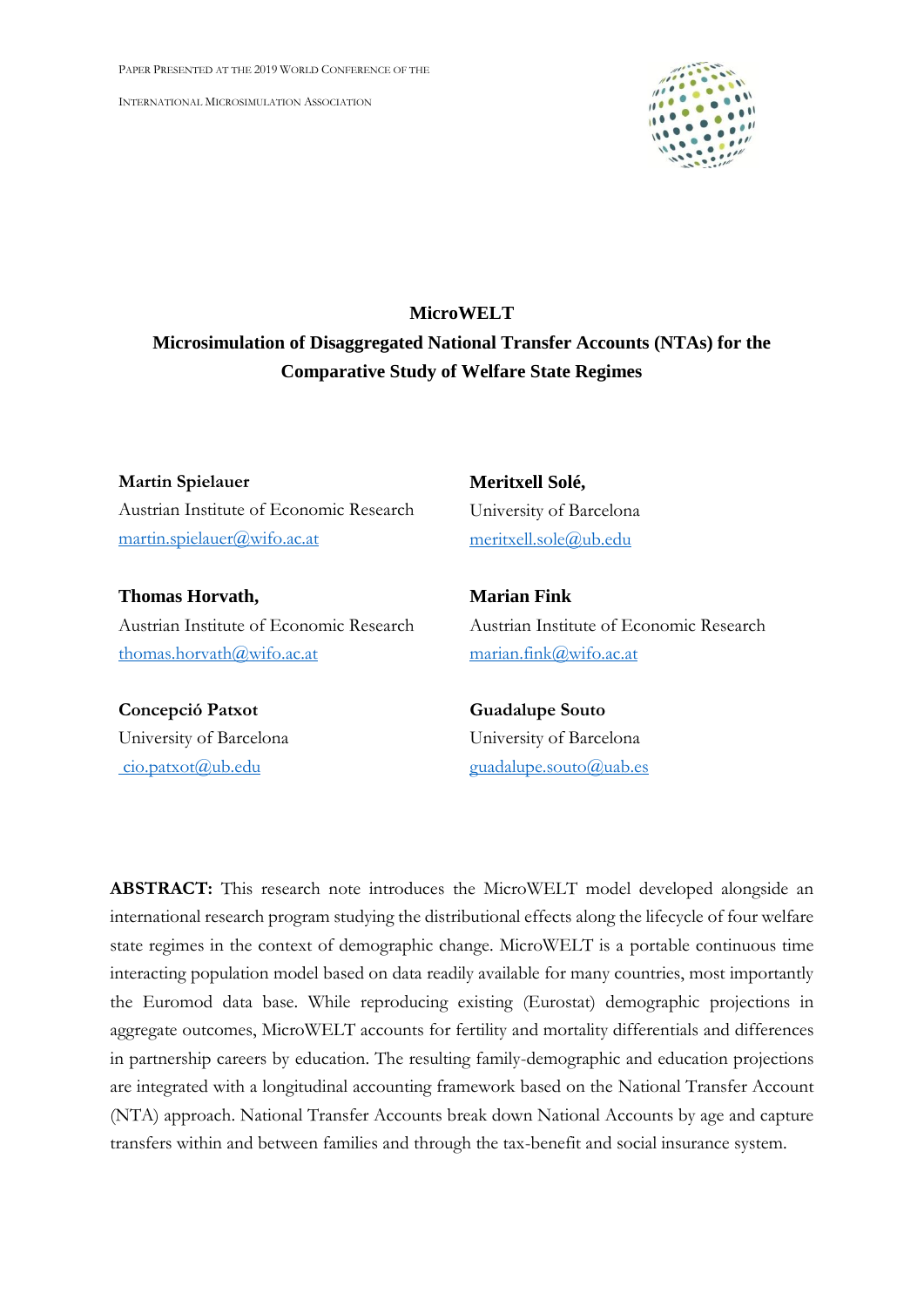NTAs are heavily used in studies on the economic and policy implications of demographic change. In this paper, by means of a case study for Spain, we demonstrate how microsimulation can add realism to existing projections by accounting for education change as well as differential longevity and fertility patterns by education. Our analysis first reproduces a set of indicators and projection approaches found in existing literature based on aggregated NTA data. We then dis-aggregate these NTA data by education, school enrolment, and family characteristics. Combined with the corresponding detailed socio-demographic projections of MicroWELT, we explore how findings change.

# **KEYWORDS:** MICROSIMULATION, WELFARE STATE, EDUCATION, DEMOGRAPHIC CHANGE, NATIONAL TRANSFER ACCOUNTS

**JEL classification: E01**, **J11**, **P51**, **O57**, **C53**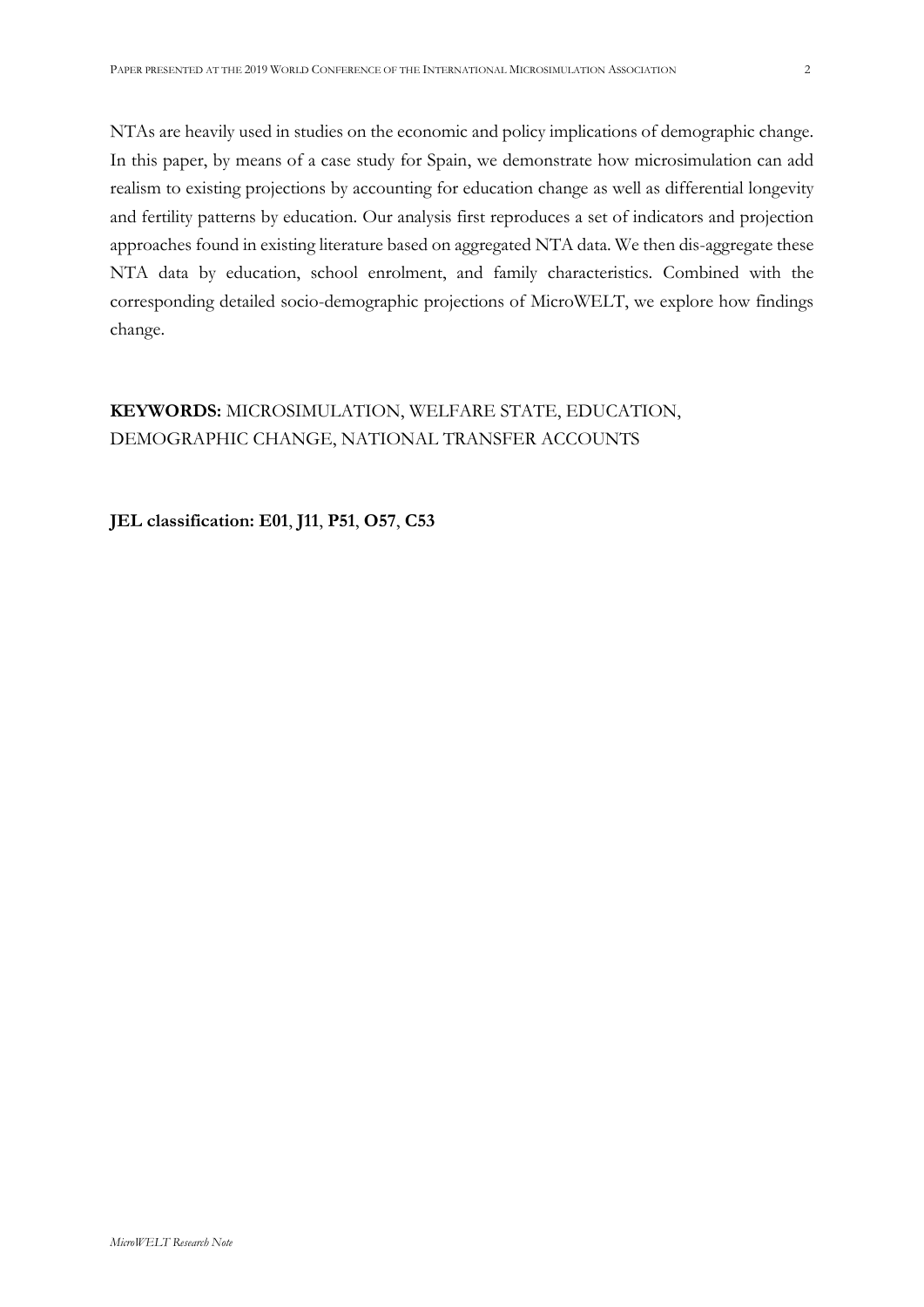## **1 INTRODUCTION**

MicroWELT is a dynamic microsimulation model developed alongside an international research program studying the distributional effects of four welfare state regimes - Liberal, Universalistic, Conservative, and Mediterranean - in the context of demographic change. While the project focuses on four country examples representing the four welfare state regimes -- namely Austria, Finland, the UK, and Spain – the model is designed as a modular simulation platform portable to other countries and extendable for a wide range of applications.

MicroWELT produces detailed population projections going beyond age and sex, specifically addressing education, and the effect of education on socio-demographic behaviors: differential longevity, partnership histories and fertility patterns. The model can reproduce existing population projections in aggregate outcomes but creates realistic life courses adding detail and longitudinal consistency. The model also supports a wide range of what-if analyses and hypothetical scenarios for sensitivity analysis.

MicroWELT integrates cross-sectional and longitudinal accounting (including generational accounts) based on the National Transfer Accounts (NTA) approach. NTAs depict the age profiles of income, public and family transfers, saving and consumption patterns consistent with National Account aggregates reflecting the size and aggregate pattern of welfare state transfers, together with the corresponding private reallocation (Lee and Mason, 2011, Abio et al., 2017). In the Weltransim project we further disaggregate NTA variables by education and family type, allowing for composition effects beyond age. While NTAs are a cross-sectional approach to capture the age dimension, a pseudo-longitudinal interpretation naturally arises in literature. In microsimulation terminology, it is equivalent to a static ageing approach: a re-weighting of the current population by a projected age pattern. In this respect, we complement literature by adding more dimensions, like education change, or changes in childlessness. To balance budgets over time, mechanisms must be defined. Literature has developed a range of approaches which typically ignore differences between welfare state regimes in adapting to demographic change. MicroWELT goes beyond this by a more realistic implementation of the key features of welfare state types.

MicroWELT uses the EUROMOD data as starting population and can thus directly correspond with the EUROMOD database. EUROMOD (Sutherland and Figari, 2013) is used for complementing MicroWELT for detailed distributional analysis within the studied population groups (by age, education and family) today, and to study the sustainability of the current system at future points in time; for this purpose, MicroWELT can project weights. We use EUROMOD also to identify patterns of policy changes and mechanisms to balance budgets typical for the various welfare state regimes.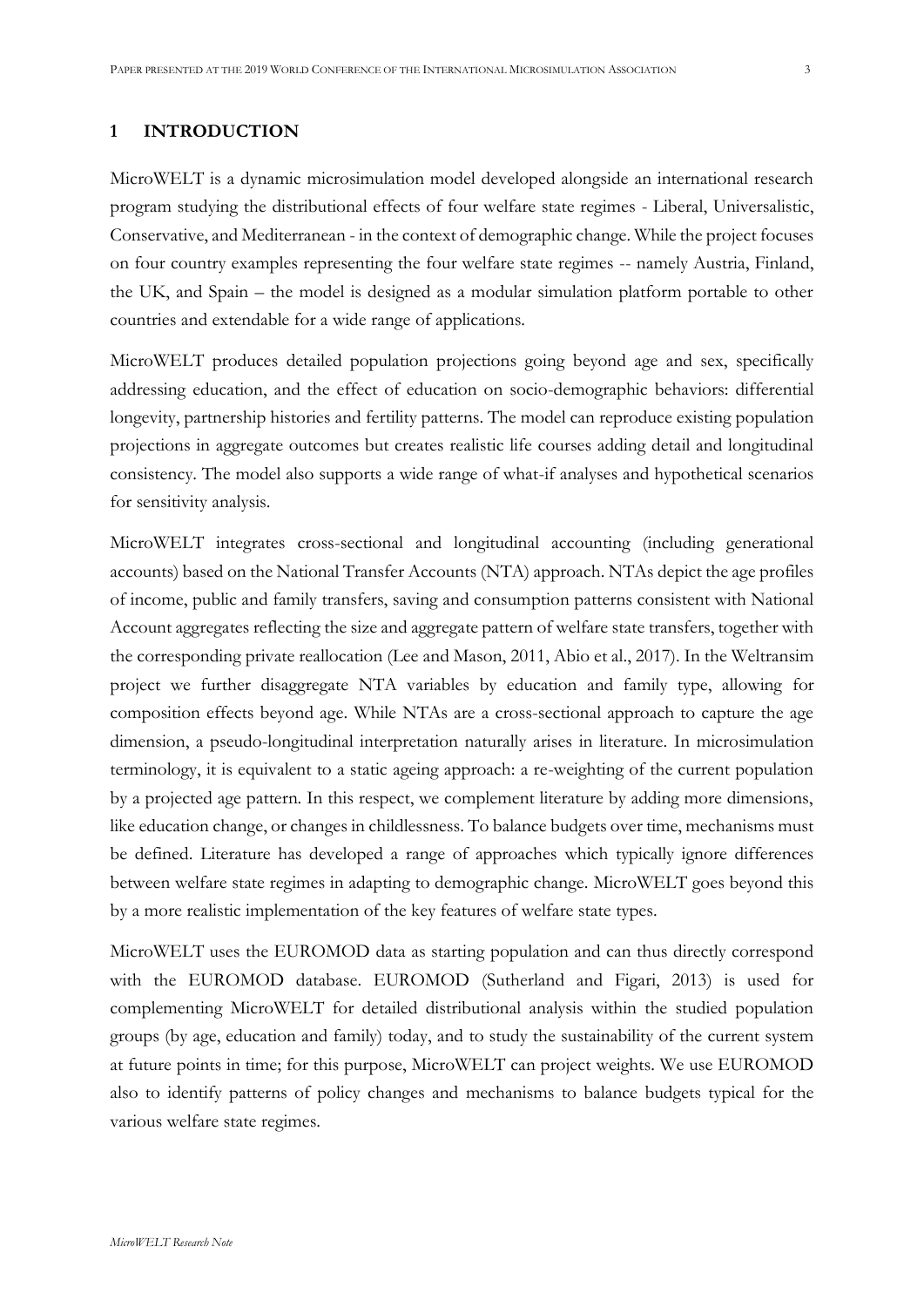In this paper we present the MicroWELT model and demonstrate how microsimulation techniques can contribute to research on intergenerational distribution based on NTA data by a case study for Spain. Our analysis first reproduces a set of indicators and projection approaches found in existing literature based on aggregated NTA data. We then dis-aggregate these NTA data by education, school enrolment, and family characteristics. Combined with the corresponding detailed sociodemographic projections of MicroWELT, we explore how findings change when adding detail to projections. For this demonstration, we have selected concepts developed in Lee & Mason (2017) and Lee et.al. (2017).

Our analysis illustrates, how disaggregation of NTAs by education and family type impacts projection results on sustainability. We interpret our findings also as rational for the use of microsimulation for NTA based research and – with the MicroWELT model – aim at providing an accessible and versatile tool for projections based on the NTA approach.

#### **2 THE MICROWELT MODEL**

MicroWELT is a socio-demographic projection model aiming at capturing some key welfare-state related patterns in education and family careers. While being able to reproduce available aggregate demographic and education projections (e.g. Eurostat, Ageing Report), microWELT adds realism in individual life courses and the differences in life-courses by education. Specifically, the model addresses life expectancy differentials, the differences in childlessness and timing of first birth, as well as differences in partnership formation and stability by education. Education is modeled combining macro projections (highest level and enrollment rates) with observed intergenerational transmission processes and individual study patterns. The model integrates NTAs and accounting routines. Keeping track of partnership status, children in the household and education, the model allows the use of NTA data broken down by family types (partnership status, presence and age of children, childlessness) and education (of parents for children and students, own education otherwise). MicroWELT produces a series of NTA indices proposed in the literature. Longitudinal accounting also allows to study welfare flows between cohorts and between education groups. Specifically, the model is designed to address the redistribution between education groups in the context of life expectancy differences. MicroWELT is implemented in Modgen, a dynamic programming language developed and maintained at Statistics Canada. It is a continues time interacting population model supporting the (optional) alignment of a set of key aggregated demographic and education outcomes.

#### **2.1 Data requirements**

The starting population is generated from Euromod input data and various parameters are estimated directly from this data set. Another micro-data source used in the project are Labor Force Surveys. Demographic scenarios and corresponding mortality, fertility, and migration parameters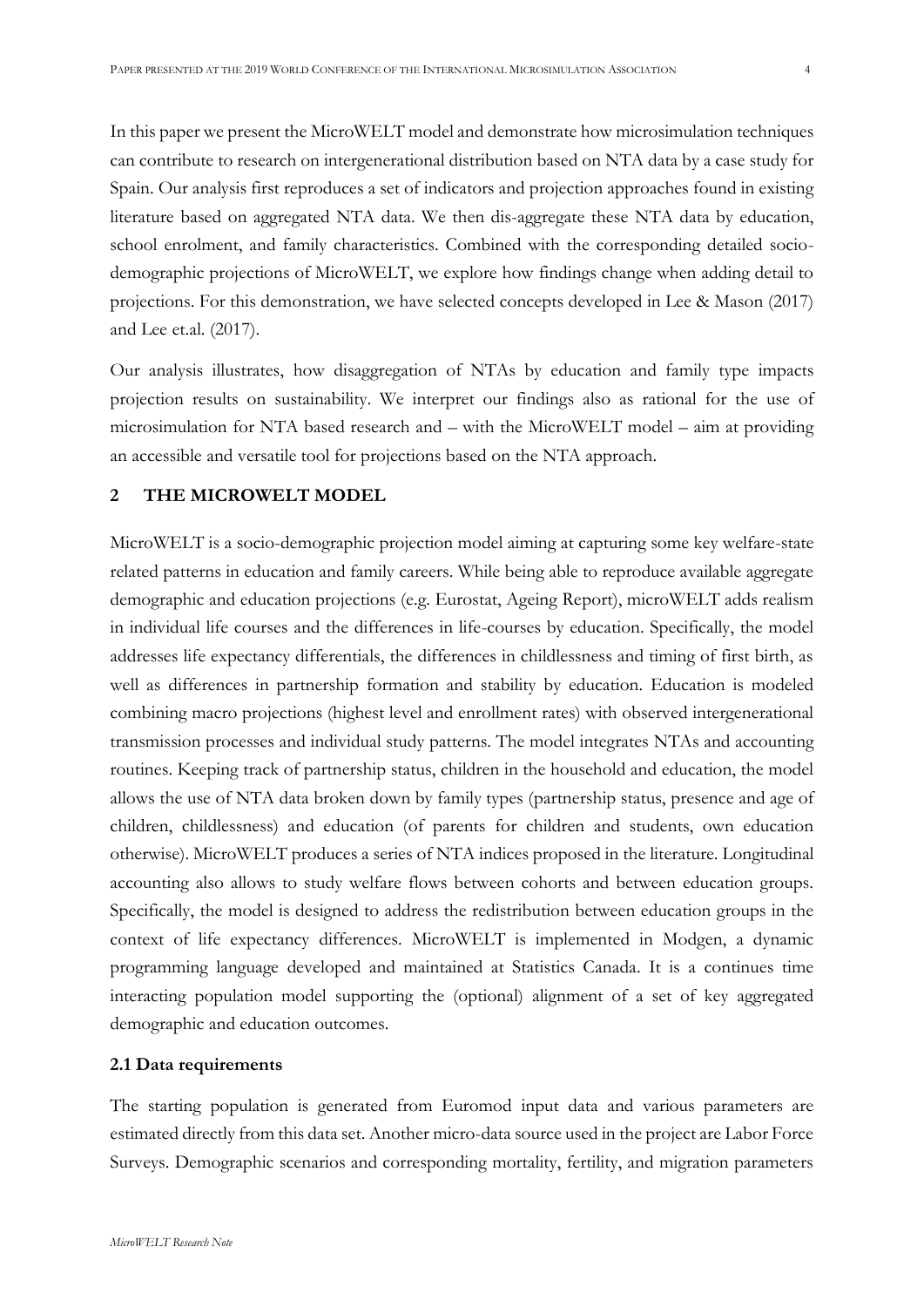come from Eurostat population projections complemented by own estimations and projections found in literature. A full documentation of data sources together with analysis scripts will be made available on the project website. The model is designed to be portable to other countries and to a large extent parameter generation is automated.

The model allows the parallel parameterization of NTA variables by four levels of disaggregation: by age, by age and sex, by age, sex and education, and by age, sex, education and family type. Data further disaggregated by education - and by family type – are calculated alongside the Weltransim Project for Spain, Austria, the UK, and Finland. For a growing set of countries, NTA data by education are also calculated and used alongside other research project (e.g. Renteria et al., 2016 and Hammer 2015).

#### **2.2 Fertility**

MicroWELT uses age specific fertility rates from Eurostat population projections. While reproducing these macro projections (which account for differences in total fertility), MicroWELT aims at obtaining a realistic distribution of family sizes by education. This is done by a fertility module which models individual birth risks by individual level characteristics like education and parity. Empirically, the distribution of family sizes in most European countries followed a trajectory from high concentration at the beginning of the past century, to a very equal distribution in the baby boom, back to an increasing concentration, especially higher educated women having increasing rates of childlessness (e.g. Spielauer 2005, Shkolnikov et.al. 2007). These patterns vary between welfare state regimes, e.g. fewer women having a larger share of the children is typically associated with conservative regimes. We simulate birth events by using age specific fertility rates to produce the desired number of births but assign the events to the woman with the shortest random waiting time. Currently we concentrate on first birth patters and levels of childlessness by education. In the case of Spain, the model uses first birth rates by education (own calculations) calibrated to reproduce cohort childlessness by education as presented in Reher, & Requena (2019). In the base scenario, future childlessness is kept at the current level (as estimated for the 1970 birth cohort with a spread between 17% and 27% by education). After first birth rates are met, the remaining births are distributed to mothers by age specific rates.

#### **2.3 Mortality**

The ability to quantify the impact of differential longevity by education on redistributive processes is one of the aims of the MicroWELT model. In the presented simulations we assume that the relative mortality risks by education stay constant over time, while total mortality outcomes are aligned to reproduce Eurostat mortality projections. Model parameters are period life tables by sex and estimates of the current remaining life expectancy by education at age 25 and age 65 as published by OECD (Murtin et al. 2017). Relative mortality risks are calculated at the start of the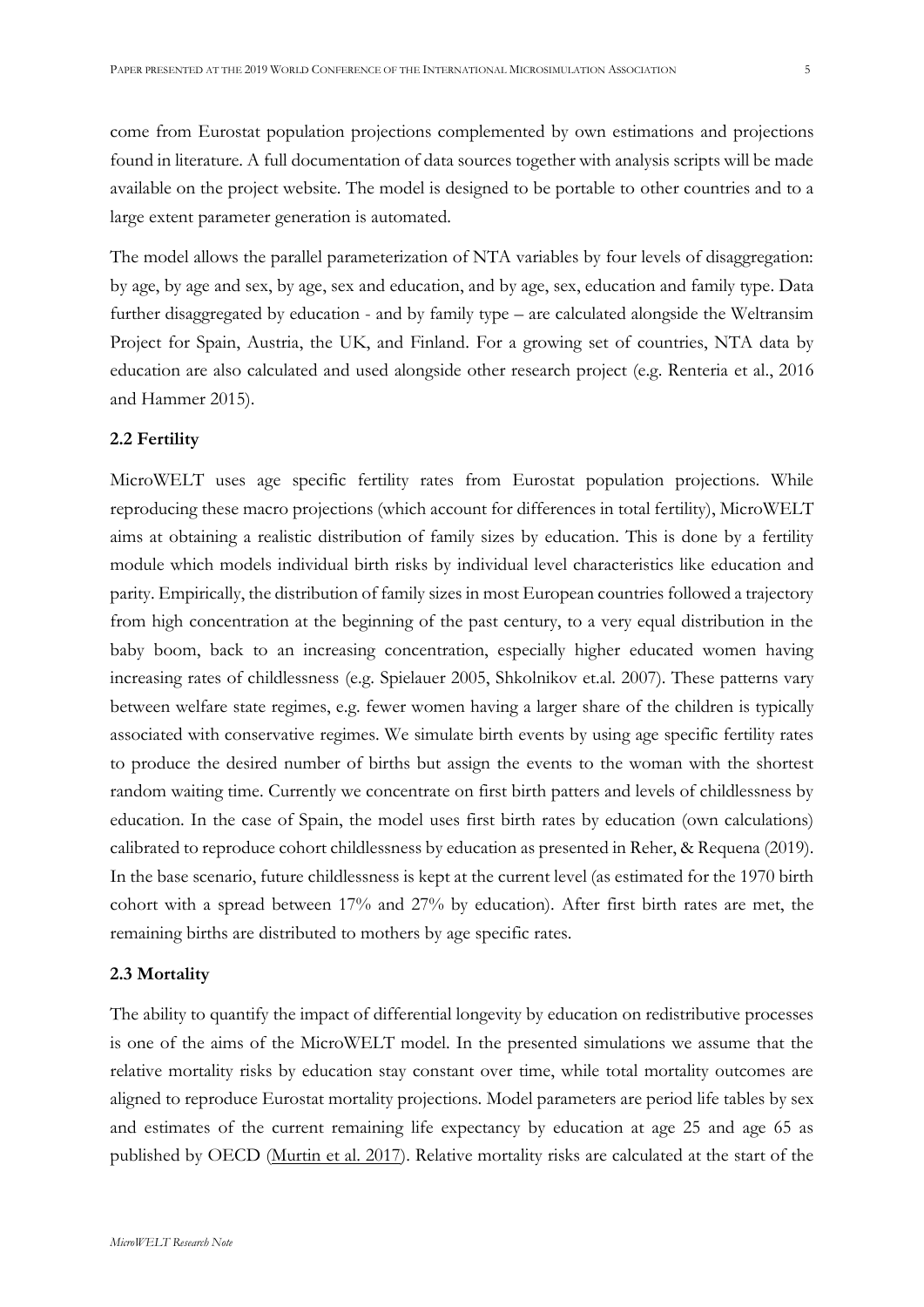simulation and kept over time, while the age-specific baseline risks are aligned each year to reproduce the target mortality. For estimates on the remaining life expectancy, we used Italy as proxy, as no Spanish data are available. Longevity differentials are higher for men – 3.8 years at 25 and 2.3 years at 65 between the low and high education groups – compared to 2.0 and 1.2 for women. These differentials are typical in an EU wide comparison.

#### **2.4 Education**

MicroWELT distinguishes three education levels – low, medium, and high – corresponding to compulsory education, secondary education, and post-secondary education attainments. Highest education eventually obtained is decided at birth by selecting one of two modeling approaches – or by combining them: outcome-parameters for projected age and cohort-specific distributions, and parameters for the distributions by parent's education. When selecting the model simulating the intergenerational transmission of education, users can choose to align the aggregate outcomes to the external targets. In this case, the odds ratios between groups from the intergenerational transmission models are used to select students based on their parents' education, while the number of graduates is calculated from the outcome parameters. Accounting for parents' education is important when modeling NTAs by education, as the transfer a child receives (as well as education choices) depend on the education of parents. Besides the highest educational attainment, MicroWELT also models study patterns, i.e. school enrolment. Again, this is important from the NTA perspective, as we disaggregate NTAs by enrolment status.

In the case of the presented simulations, we selected the intergenerational transmission model without alignment. While Spain experienced a fast education expansion in the recent past, overall trends almost levelled off in our simulation, leading to an almost constant educational composition of future birth cohorts (0.23-0.24-0.53 for women, and 0.31-0.26-0.44 form men). The absence of an overall trend also results from the recent increase in childlessness of higher educated women, the recent education expansion not fully feeding into the education composition of mothers.

#### **2.5 Partnerships**

MicroWELT models the female partnership status according to observed partnership patterns by age, education, and the presence and age of children. Appropriate partners are matched by age, education, and childlessness. The model assumes that cet. par. the probability to be in a partnership does not change over time, thus all changes come from composition effects. Besides of changes due to the death of a partner, updates are performed at a yearly basis to maintaining cross-sectional consistency. Under the assumption of time-invariant patterns, the model is longitudinally consistent by education, childlessness and birth cohort – thus allows the calculation of consistent life course measures by these groups - but (currently) does not model consistent individual lifecourses within these groups. The partnership status is modeled for all women within the age range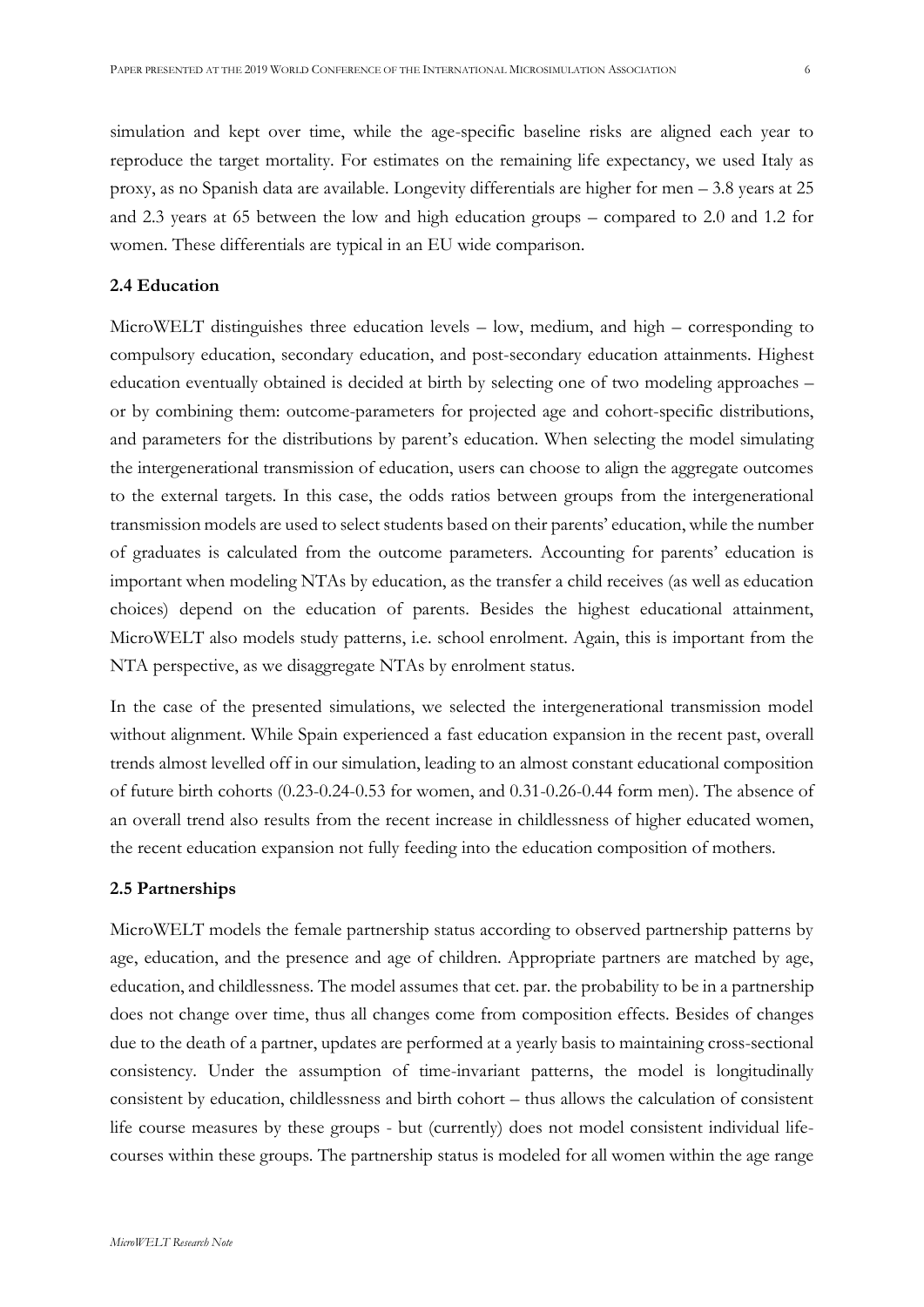15-80, no more union formation events are modeled thereafter when it is assumed the only union dissolution is due to widowhood.

Male partners are matched by age and education. Men destined to stay childless (a model parameter by education and cohort) avoid unions with mothers unless no other men are found; if in a union at a birth of a child, they pass on their "never father" status to another (childless) men of the same age and education to meet overall childlessness rates. Concerning age differences between partners, the model tries to fit observed distributions by age. Empirically, the spread increases with age. Part of this pattern arises from re-partnering, the distribution of age differences thus differing for new partnerships compared to all observed partnerships. As the former typically cannot be observed in data, at each partnership event, the current age distribution in the simulation is compared with a target distribution and partners are picked to best close the gaps between the two distributions.

## **2.6 Migration**

The migration modules of MicroWELT allow reproducing aggregate projections of immigration by number, age distribution, and sex – and emigration rates by age and sex. Modules for family migration and migration by a set of regions of origin are currently under development in the sister model MicroIMMI (Horvath 2019). For the illustration in this paper, migration is switched off.

#### **2.7 Family Links**

MicroWELT models nuclear families. At birth, children are linked to their mother and – if present – their father. This link to biological parents is maintained within the simulation. As the partnership status is only updated on a yearly basis, we assume that if a single mother enters a partnership within the first year of her child, the partner is also the biological partner. Until leaving home, children also keep links to their current "guardians": in the case of a union dissolution of parents, children choose with whom to live, and if this parent enters a new partnership, a link to this new partner is established. In the case of the death of a single "guardian", children move back to a biological parent if available, or to grandparents. Children leave home when entering a partnership, becoming parent, or at age 18, if not enrolled in school. Students stay at home up to age 25, the probability estimated from EU-SILC data.

#### **2.8 NTA Variables, Indicators, and Accounting**

NTA data are cross-sectional age profiles breaking down national accounting variables on consumption, income, saving, and transfers. Data distinguish between private and public consumption singling out education and health. Public transfers also distinguish pension benefits. NTA data by sex are available for 50 countries, including most European countries: The AGENTA project produced NTA estimates using comparable European data. We further dis-aggregated NTA data by education and family type. MicroWELT allows the user to choose the aggregation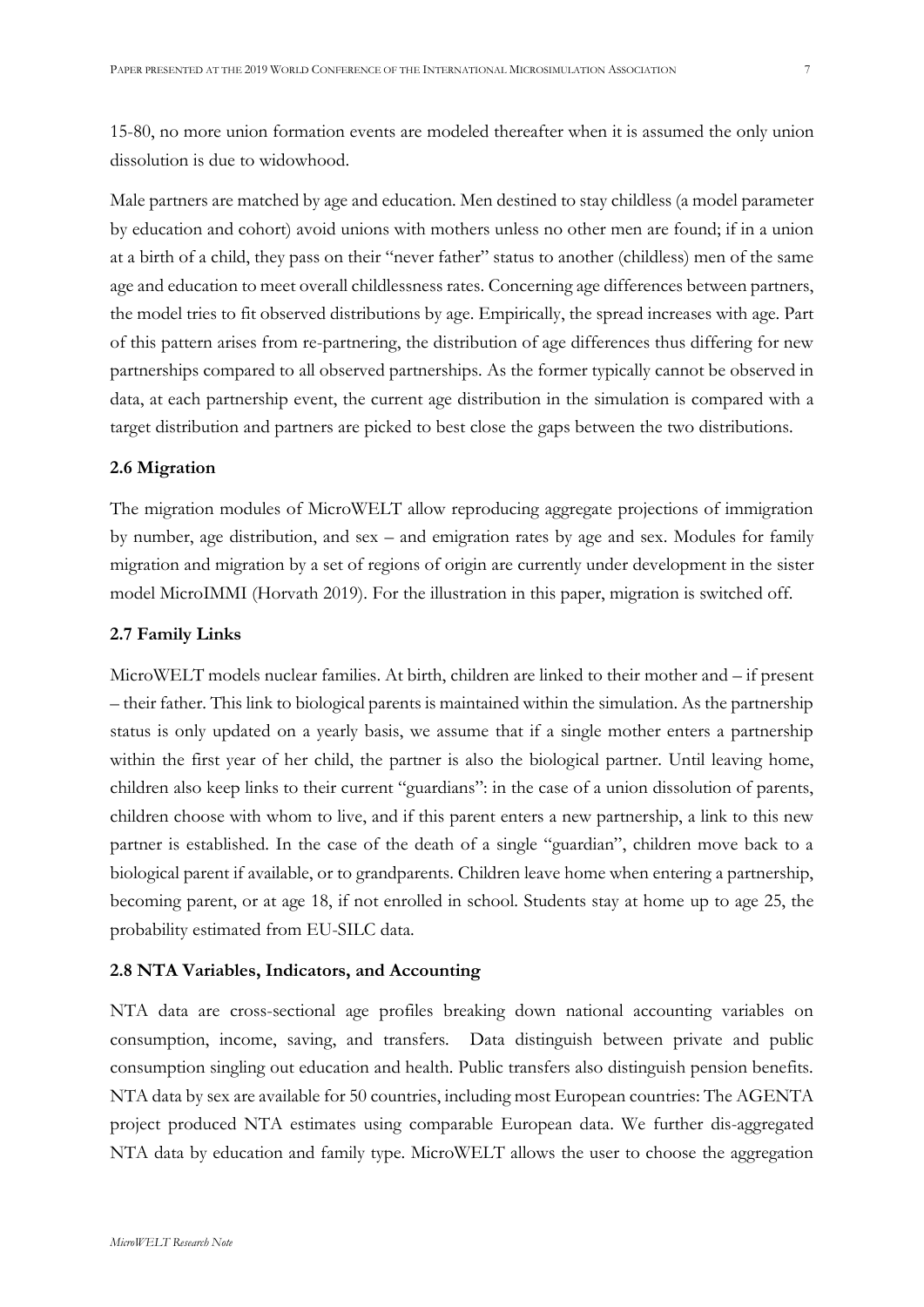level, allowing to compare simulation results based on aggregated profiles with simulations accounting for composition effects along the education and family dimensions. At their most disaggregated level, NTA variables in MicroWELT are parameterized by the following population groups:

- Children age 0-16 and students age 17-25: by highest parent's education
- Non-students age 17-60: by sex, education, presence of partner and children in the household
- Persons 60+ by sex, education, partnership status, and childlessness

Figure 1 illustrates NTA shapes for labor income and consumption by education. Labor income is concentrated to work age, higher educated people reaching higher incomes, especially later into their work career and work until higher age. At their peak, the average labor income in the high education group is almost 3 times higher than in the low education group. Consumption is much smoother; also, the differences between education groups are smaller, adult people in the high education group consuming around 50% more than in the lowest group.

#### **Figure 1: NTA age profiles of labor income and consumption**



NTA data provide a detailed picture, how resources are re-distributed by means of public and private transfers and asset re-allocation. MicroWELT implements a set of 19 NTA variables (see Appendix). The NTA based indicators and accounting approaches used in the application examples of this paper are implemented in separate (and optional) modules, each corresponding to the referenced publication introducing the concepts.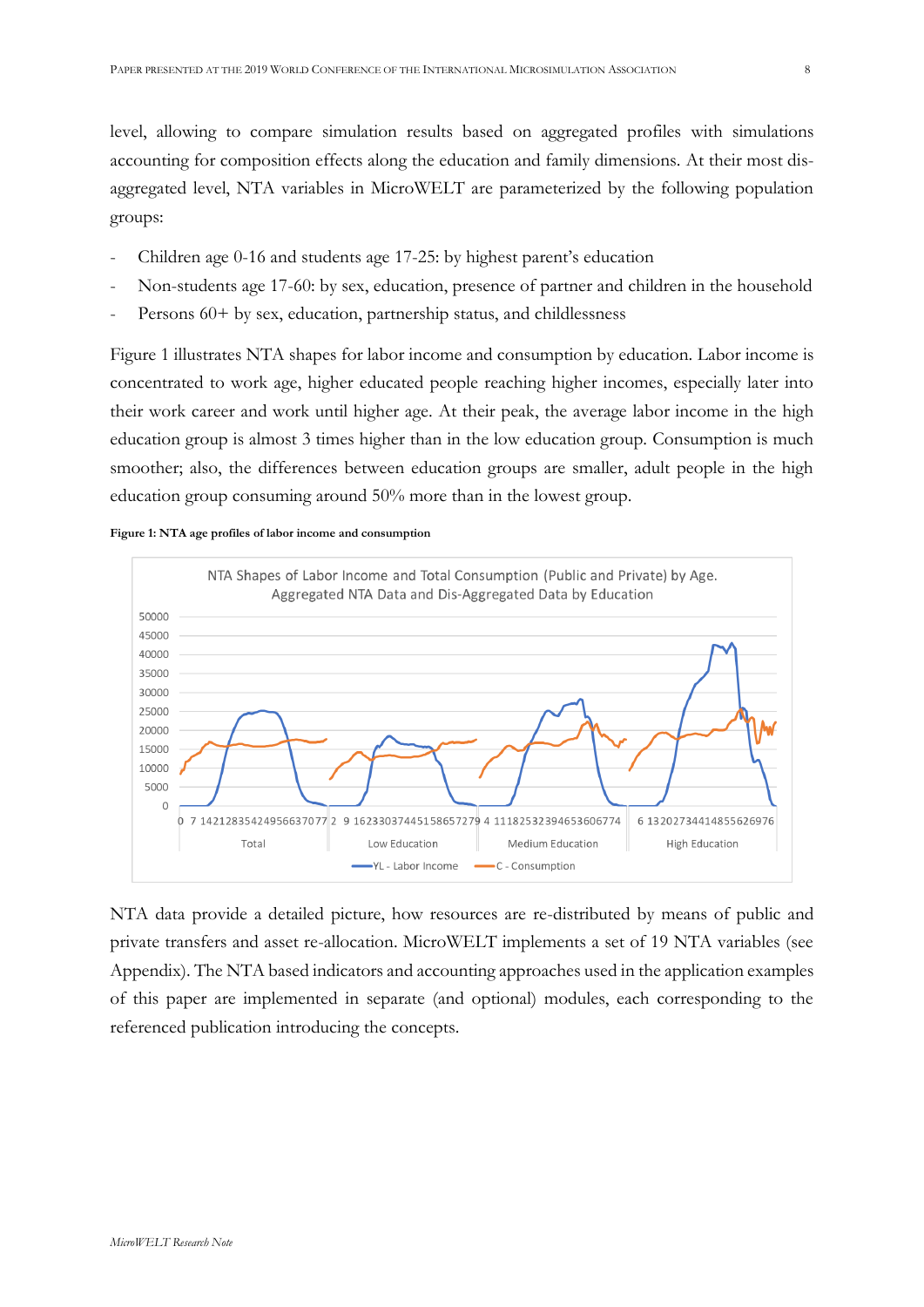# **3 APPLICATION EXAMPLE: NTA INDICATORS AND NET PRESENT VALUE OF PUBLIC TRANSFERS IN SPAIN**

In this section we reproduce a set of indicators and projection approaches found in existing literature based on aggregated NTA. We then explore, how results change when using disaggregated NTA data accounting for differences by education and family type. We find, that the impact of adding some basic detail and realism to existing projections is considerable, providing a strong rational for the use of dynamic microsimulation to inform projections based on the NTA approach. All presented scenarios reproduce Eurostat fertility and mortality projections (in the aggregate) but set international migration to zero.

The simulations start from the 2010 EUROMOD data with a sample size of 36,594 persons. For each scenario we run 10 replicates of a population of 250,000 persons each, sampled from the starting population database. While the simulation size of 2.5 Million actors eliminates most Monte Carlo variation, it cannot eliminate the starting population randomness of the underlying population sample. Dis-aggregated NTA variables rely on small samples and – for single years of age - are subject to high parameter uncertainty. As all presented indicators and accounting concepts aggregate over the population a/o the whole life-course, we expect that these errors cancel out. The cross-sectional correspondence between published aggregate profiles, the weighted sum of dis-aggregated profiles, and simulated aggregates was validated.

#### **3.1 Sustainability Indicators: Support Ratio and Impact Index**

One of the most widely used indicator in NTA literature is the Support Ratio, i.e. the number of effective producers per effective consumer determined by the population age distribution and the age profiles of per capita consumption and labor income as observed today (Lee & Mason 2014). It refines the simple demographic dependency ratio by accounting for the age profiles of consumption and labor. As an index set to 1 in the base year, the measure shows the change in the relationship between available labor to the current level of consumption in absence of economic growth or changes in the age profiles of consumption and labor. As depicted in Figure 3, basing projections on dis-aggregate NTAs lead to a less pronounced decline of the Support Ratio, a result mainly driven by the educational expansion, higher educated people providing more labor input.

The Impact Index proposed by Lee & Mason (2017) further accounts for changes in wages resulting from the changing labor supply in relation to capital due to demographic change. It measures the change in the relationship between consumption and the current consumption level. As in ageing societies – based on aggregated NTA data – labor becomes scarcer, wages increase, softening the consequence of ageing on future consumption. Calculation of the Impact Index requires a simple economic growth model based on a Cobb Douglas production function without economic growth. Initial capital by age is calculated indirectly from the age shape of capital income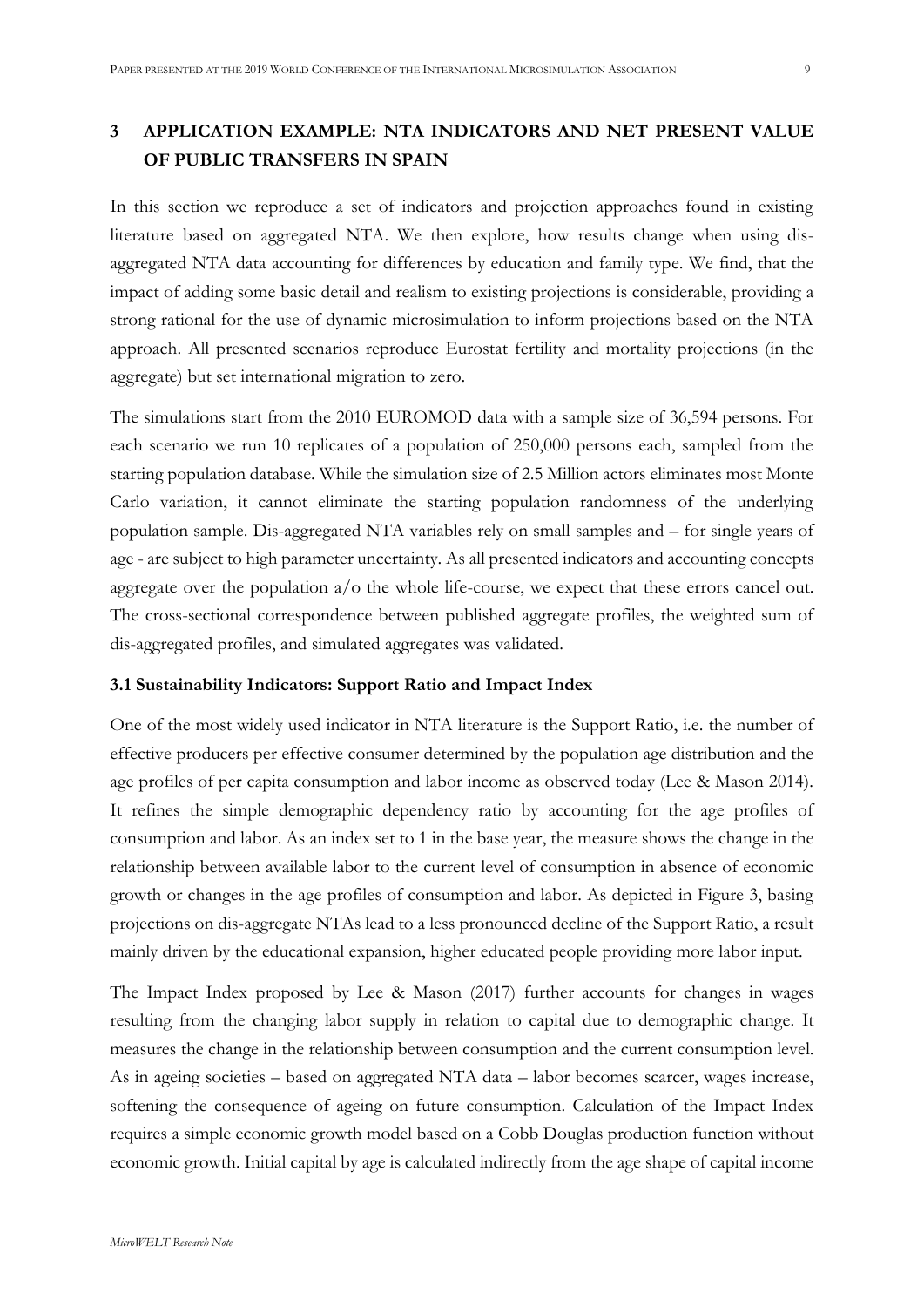assuming an initial interest rate (3% in our example). The resulting capital endorsement by age is assumed to stay constant, with wages and interest rates adapting to population change (assuming a closed economy). In Figure 3 we depict the Impact Index comparing simulations based on aggregated versus dis-aggregated NTA data. Due to the higher labor input accounting for the changing educational composition - and thus a lower impact of population ageing on wages - the difference between the two indices disappears when using dis-aggregated NTA data.



**Figure 2: MicroWELT simulation projections of support ratios and the impact index by calendar year.**

#### **3.2 Net Present Value of Public Transfers**

Following the approach developed in Lee et. al. (2017) for studying the intergenerational dimension of transfers further requires an assumption on economic growth and on an appropriate discount factor. Like in the original study, we use a discount factor of 3% and set the economic growth to 1.5% per year. Before adjustments for balancing budget, all incomes and transfers are assumed to grow at the same rate.

Figure 4 depicts the net present value (NPV) at birth of public transfers. Without adjustments of taxes and benefits to balance budgets, the NPV of public transfers amounts to 15% of the present value (PV) of the labor income of a cohort. For a 2011 birth cohort, disaggregation of NTAs has only a small effect on this measure, but calculating the NPV by education group, we see that the NPV expressed as percentage of the PV of labor income is about double as high for the lower two education groups compared to the high education group. As in Lee et. al. (2017) we assume a symmetric adjustment of transfers for balancing budgets each year; i.e., taxes are increased by the same extent as benefits are decreased. After this yearly adjustment, the NPV turns negative. Using aggregated NTA data, the NPV for a 2011 birth cohort is still close to 0 for the 2011 birth cohort but further decreases for a 2040 birth cohort. Using dis-aggregated NTA data, the effect is more dramatic.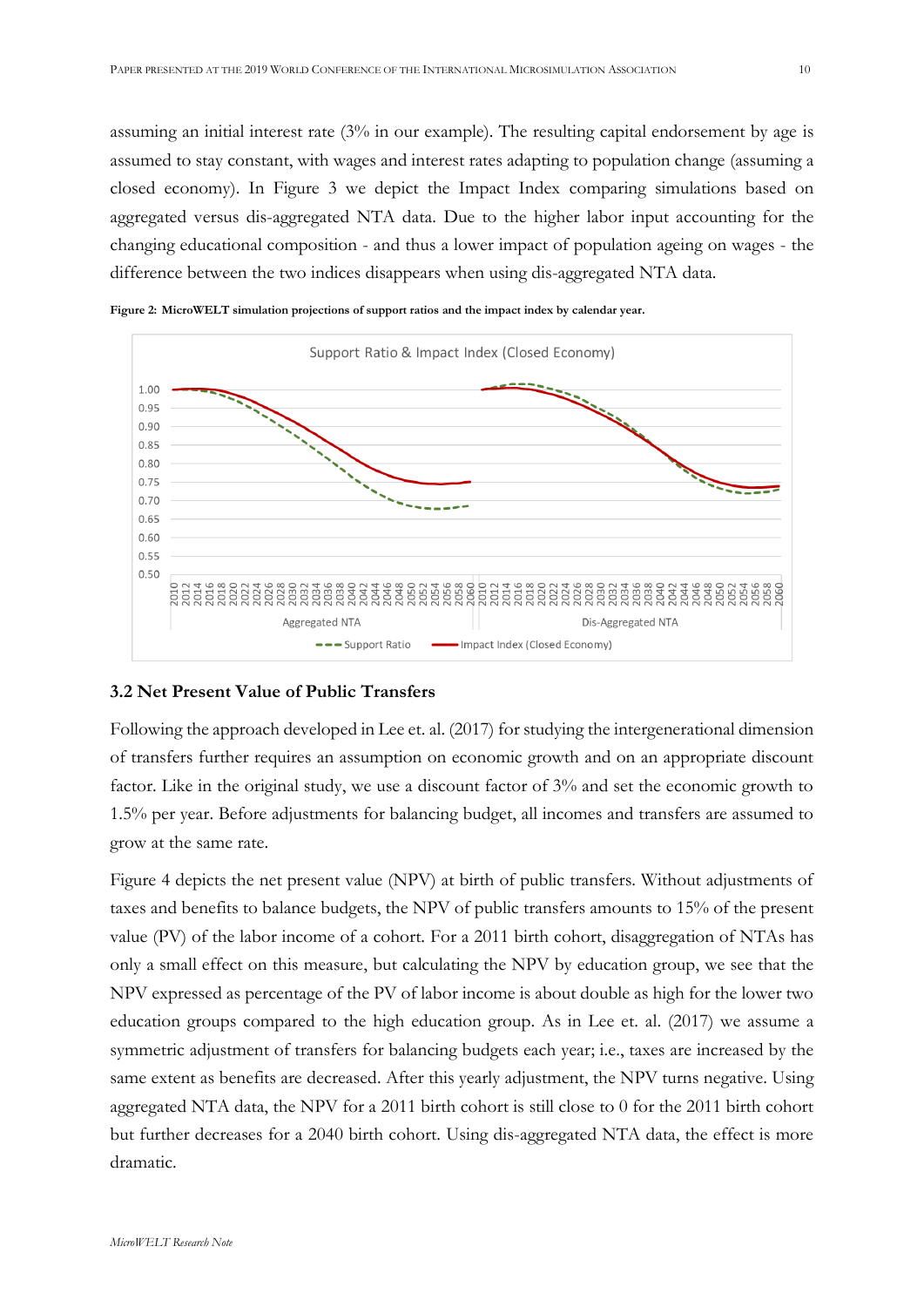



Patterns vary by education, the low education group being most hit by the adjustments. In the presence of mortality differentials by education, we can expect an increase of average pensions as those with the higher pensions on average live longer. Consequently, a higher adjustment of public transfers is required to balance budgets, which negatively affects all education groups.

**Figure 4: The effect of mortality differences by education on the NPV of public transfers**



For the lower educated group, shorter life and the required additional adjustments have a negative impact on the NPV of public transfers. For the high education group, longer lives and additional adjustments have opposite effects. Running a scenario without mortality differences shows that effects cancel themselves out in the high education group, while the low educated group loses more than 2% of the PV of lifetime labor income.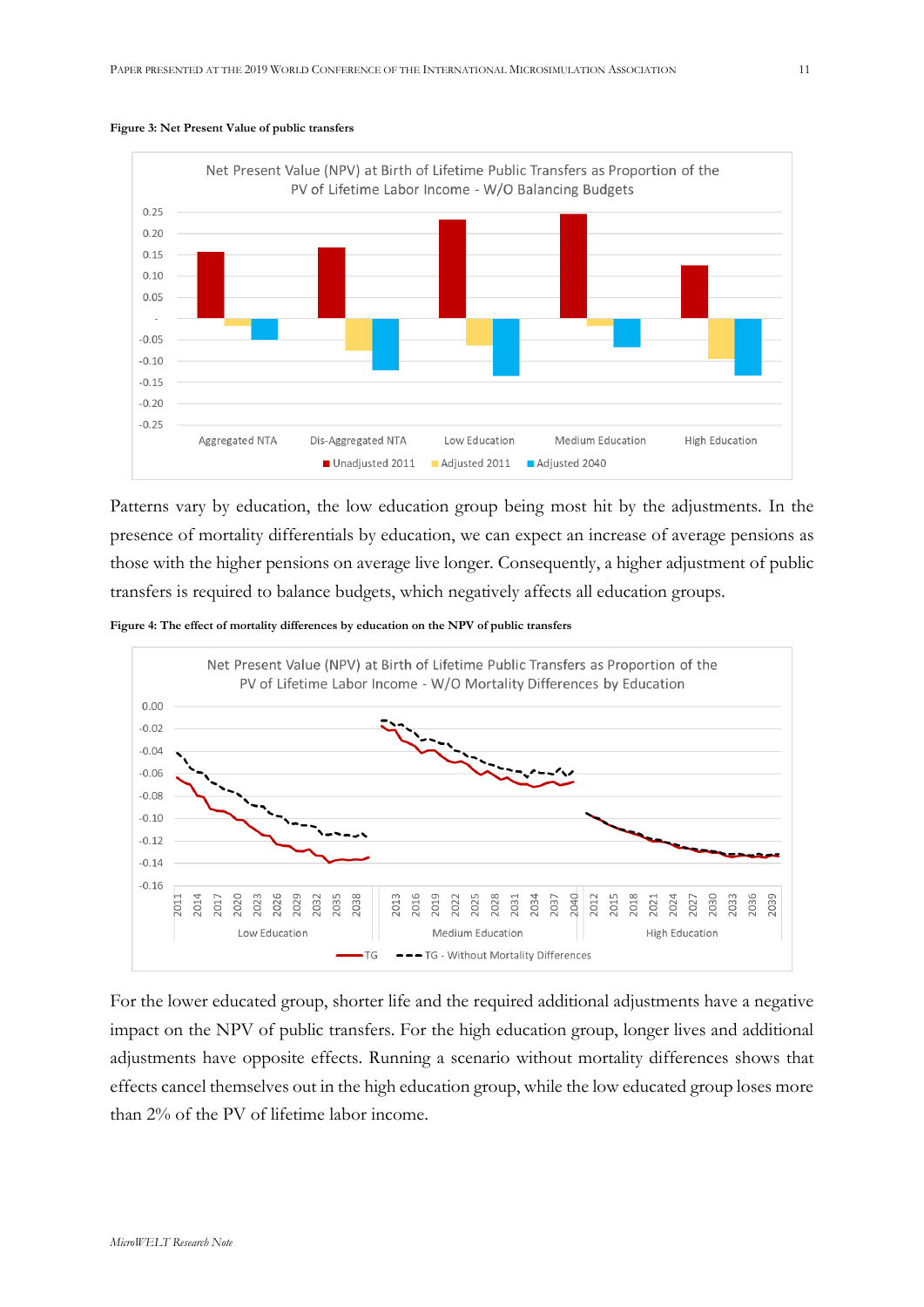## **4 SUMMARY AND OUTLOOK**

The presented first results for Spain only cover a part of the aspired strengths of MicroWELT which can be summarized by four key dimensions:

First, MicroWELT provides a tool for adding detail to existing NTA based projections for the study of redistributive patterns between education groups, accounting for longevity and fertility differentials by education. Detail refer to both the aggregation level of NTA data, but also the support of realistic country-specific mechanisms of balancing budgets. While we limited the presented analysis to public transfers, the NTA approach – and MicroWELT - allow for analysis of intra- and inter household transfers giving a more complete picture of redistributive mechanisms. A second related concept complementing the NTA approach are National Time Transfer Accounts (NTTA) which will be incorporated into the model.

Second, MicroWELT provides a tool supporting comparative studies. While the project focuses on four country examples representing four welfare state regimes (Austria, Finland, the UK, and Spain) the model is easily portable to many European countries.

Third, MicroWELT provides a modeling platform extendable for a wide range of applications going beyond the NTA approach, e.g. by explicit modeling of policies and behaviors, like labor market participation and earnings, enabling distributional analysis also within the NTA population groups.

Finally, MicroWELT aims at complementing (and communicating with) EUROMOD.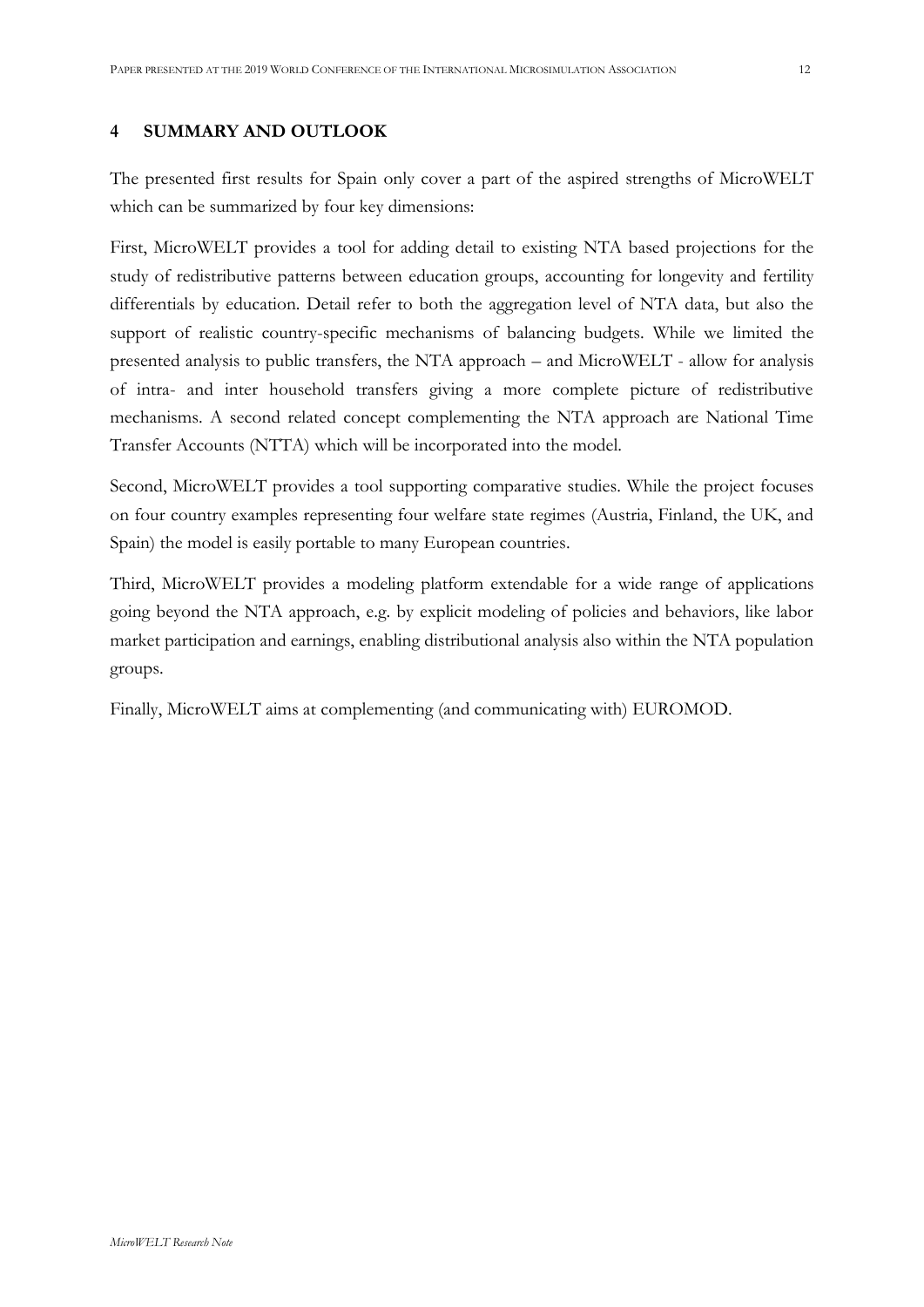## **ACKNOWLEDGEMENTS**

The model is part of the (2017-2020) WELTRANSIM project, funded by the Joint Programming Initiative "More Years, Better Lives" and coordinated by the University of Barcelona. MicroWELT is developed at the Austrian Institute of Economic Research; other project partners are the, the Finnish Institute for Economic Research, and the Finnish Center for Pensions.

The model shares some code with DYNAMIS-POP (Spielauer & Dupriez 2019) – an open-source portable microsimulation modeling platform for developing countries, and with DypenSi, a Slovenian pension microsimulation model (Kump et.al 2017). Like DYNAMIS-POP we envisage MicroWELT as a modular microsimulation platform (for EU countries); branches of the model are currently used as starting point of a model for employment projections in Austria as well as for a study of the economic integration of immigrants in Austria (Horvath 2019).

## **AVAILABILITY**

The model code as well as analysis scripts for parameter generation and estimation are available on the MicroWELT project website [www.microwelt.eu.](http://www.microwelt.eu/) European NTA data by age and sex are available at the AGENTA project site agenta-project.eu. The dis-aggregated data developed as part of the WELTRANSIM project will be made available at the WELTRANSIM project website weltransim.eu.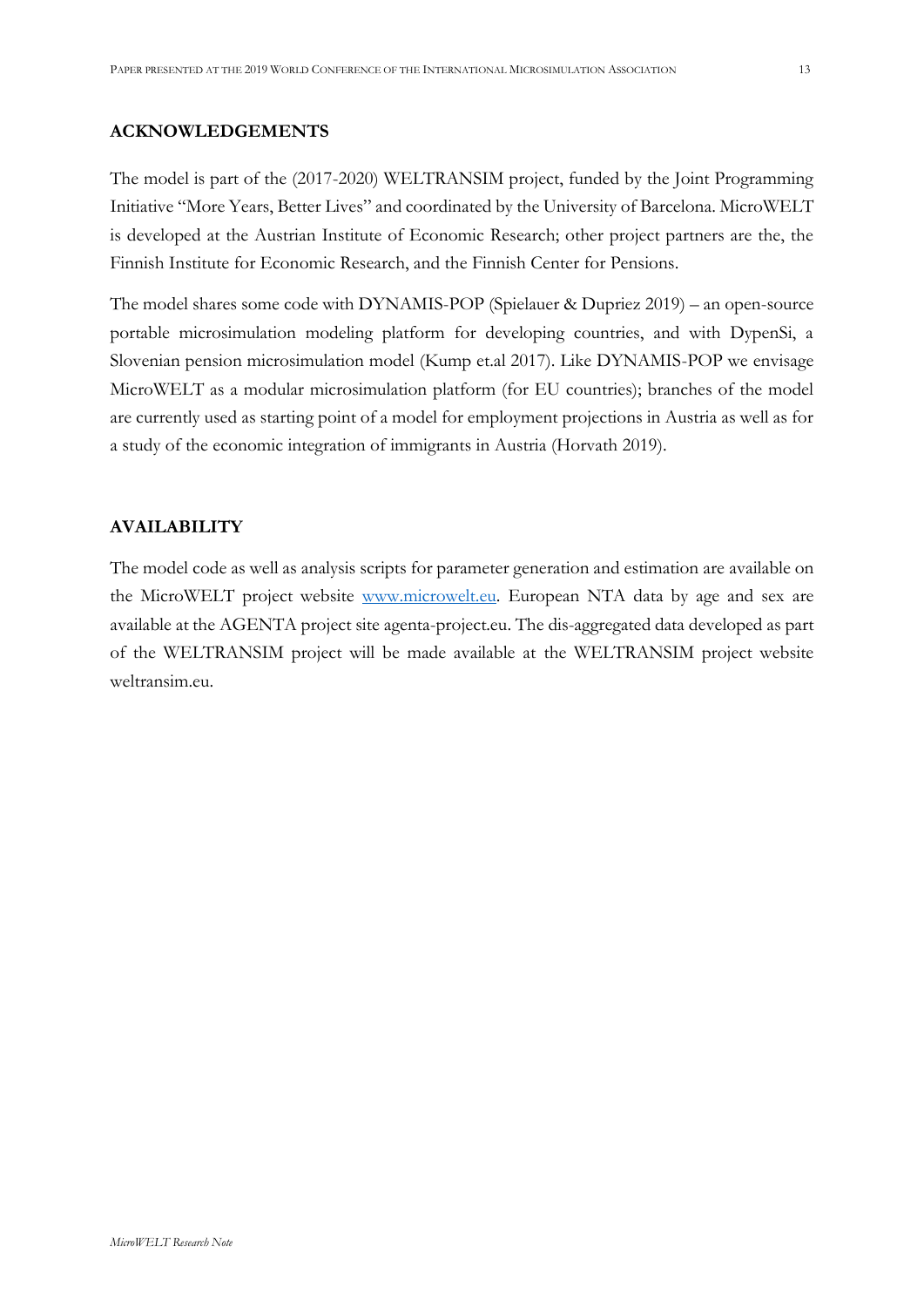#### **REFERENCES**

- Abío, Gemma, Concepció Patxot, Miguel Sánchez-Romero, Guadalupe Souto (2017) *The welfare state and demographic dividends.* Demographic Research. Volume 36, Article 48. <http://www.demographic-research.org/Volumes/Vol36/48/>
- Hammer, B. (2015) National Transfer Accounts by Education: Austria 2010, AGENTA Working Paper 2/2015.
- Horvath, T. (2019) Long-term Integration of Immigrants in Austria. A Dynamic Microsimulation Model. Austrian Institute of Economic Research. Project description at: [https://www.wifo.ac.at/forschung/projekte/aktuelle\\_projekte?detail](https://www.wifo.ac.at/forschung/projekte/aktuelle_projekte?detail-view=yes&publikation_id=59043)[view=yes&publikation\\_id=59043](https://www.wifo.ac.at/forschung/projekte/aktuelle_projekte?detail-view=yes&publikation_id=59043)
- Kump, N, B Majcen, J Sambt, A Lotric Dolinar, M Spielauer, M Verbic, R Spruk (2017) *Dinamicni Mikrosimulacijski Pekojninski Model.* Monograph. EkonomIERa, ISSN 2630-2896. Socialni razvoj. ISBN 978-961-6906-43-2.
- Lee, Ronald & Andrew Mason (2017) Some Economic Impacts of Changing Population Age Distributions - Capital, Labor and Transfers - Agenta Keynote, WP.
- Lee, Ronald, David McCarthy, James Sefton, Jože´Sambt. (2017) *Full Generational Accounts: What Do We Give to the Next Generation*? - Population & Development Review.
- Lee, Ronald and Andy Mason (2011) Population Aging and the Generational Economy: A Global Perspective. Edward Elgar Publishing, Northampton, Massachusetts.
- Murtin, F. et al. (2017), "Inequalities in longevity by education in OECD countries: Insights from new OECD estimates", OECD Statistics Working Papers, 2017/02, OECD Publishing, Paris.
- Rentería E., Mejía-Guevara I, Patxot C, Souto G. (2016). "The effect of education on the demographic dividend", Population and Development Review, 42, 4, 651-671.
- Spielauer, Martin (2005) Concentration of Reproduction in Austria: General Trends and Differentials by Educational Attainment and Urban-Rural Setting. Vienna Yearbook of Population Research Vol. 3 (2005), pp. 171-195
- Spielauer, Martin, Olivier Dupriez (2019) *The DYNAMIS-POP dynamic microsimulation model*. Project website: dynamis.ihsn.org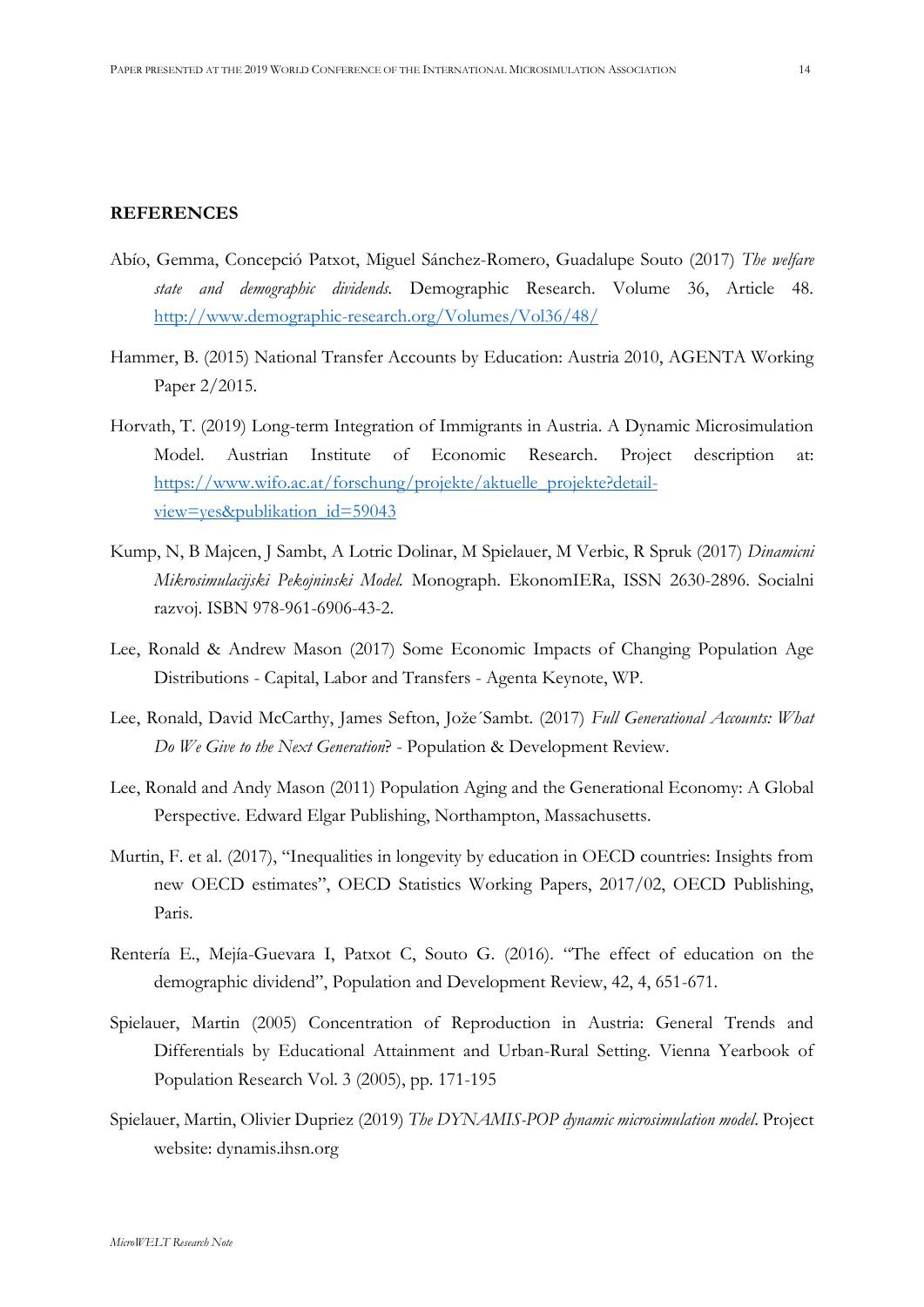- Shkolnikov, V.M.; Andreev, E.M.; Houle, R.; Vaupel, J.W. (2007) *The concentration of reproduction in cohorts of women in Europe and the United States*. Population and Development Review 33(1): 67- 100
- Sutherland, H., Figari, F., *EUROMOD: The European Union Tax-benefit Microsimulation Model*. International Journal of Microsimulation, Vol. 6, No. 1, 2013, pp. 4-26
- Reher, David & Miguel Requena (2019) Childlessness in Twentieth-Century Spain: A Cohort Analysis for Women Born 1920–1969, European Journal of Population (2019) 35:133–160 <https://doi.org/10.1007/s10680-018-9471-7>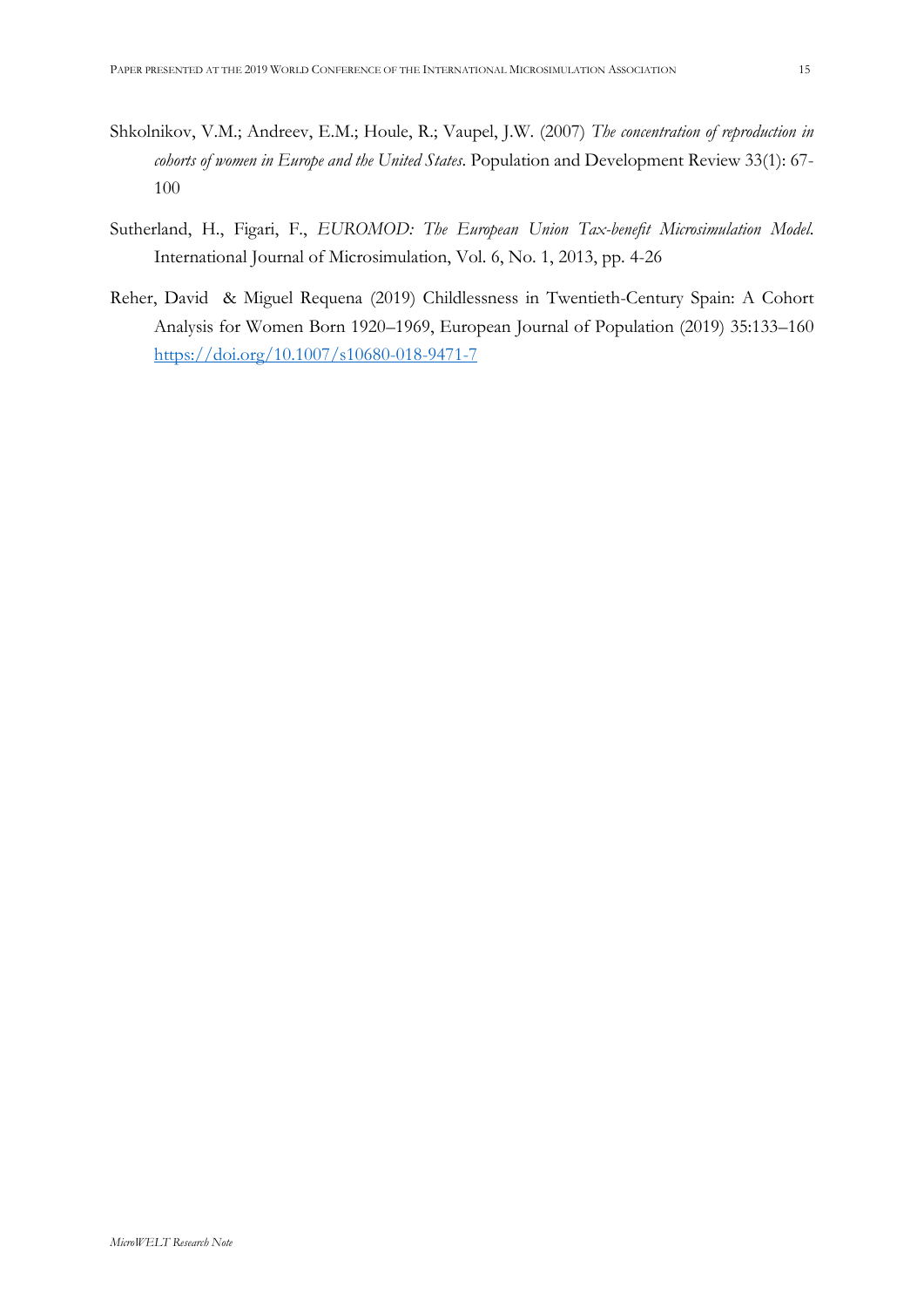## **APPENDIX**

### **A.1. NTA Variables in MicroWELT:**

- Private Consumption Education (CFE)
- Private Consumption Health (CFH)
- Private Consumption other than Education and Health (CFX)
- Public Consumption Education (CGE)
- Public Consumption Health (CGH)
- Public Consumption other than Education and Health (CGX)
- Public Transfers Pensions, Inflows (TGSOAI)
- Public Transfers Other Cash Inflows (TGXCI)
- Public Transfers Other In-Kind Inflows (TGXII)
- Public Transfers Education Inflows (TGEI)
- Public Transfers Health Inflows (TGHI)
- Public Transfers Outflows (TGO)
- Net Interhousehold Transfers (TFB)
- Net Intrahousehold Transfers (TFW)
- Private Saving (SF)
- Public Saving (SG)
- Labor Income (LY)
- Private Asset Income (YAF)
- Public Asset Income (YAG)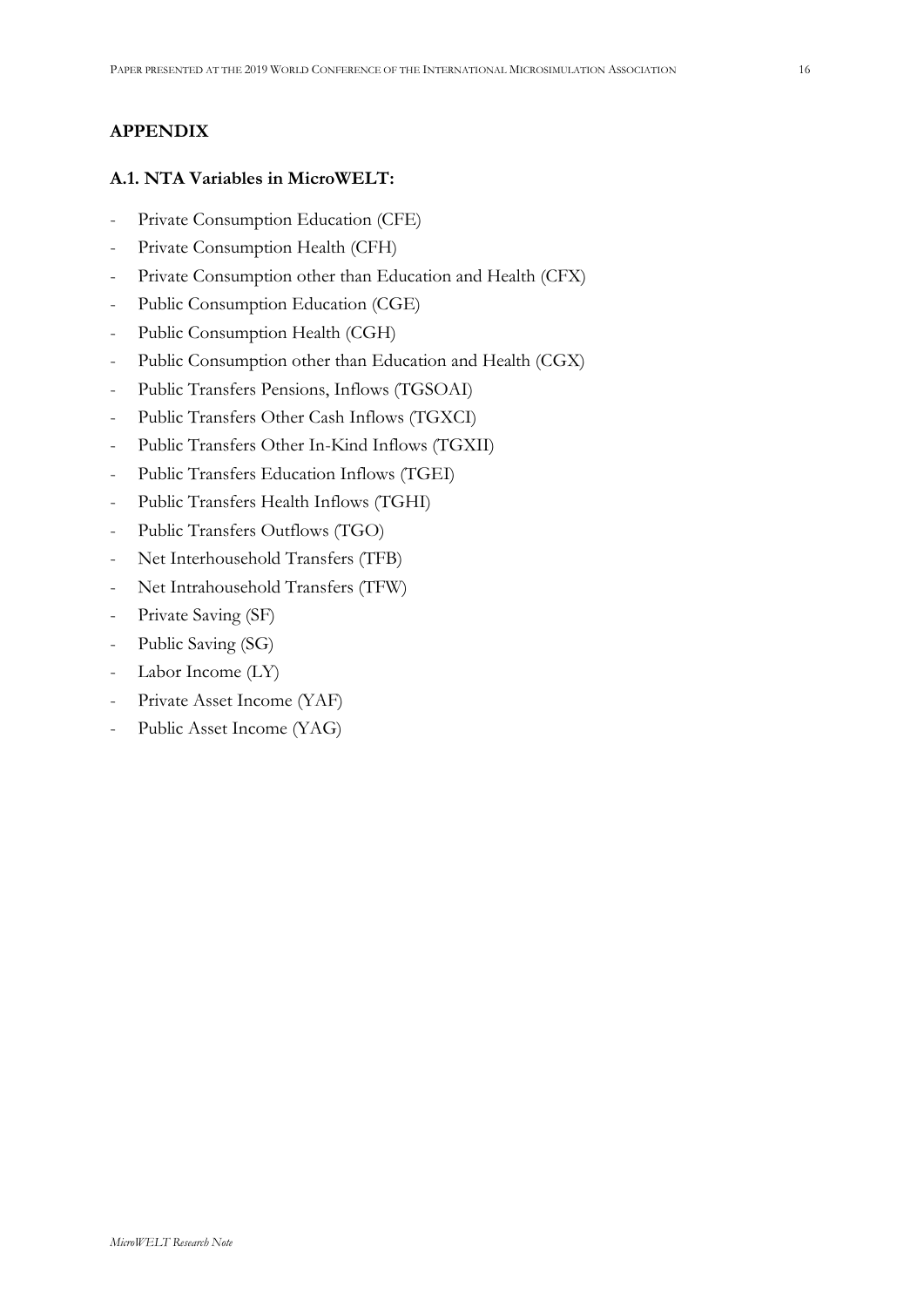## **A.2. Calculation of the Support Ratio and the Impact Index for a closed economy:**

## **Variables:**

- $y(x)$  Average labor income age x
- $-$  yk(x) Average capital income age x
- $P(x)$  Population age x
- i(x) Average savings age x
- $s(x)$  Saving rate age x constant
- c(x) Average Consumption age x (reference values for calculation of N) reference
- L Labor
- K Capital
- I Saving
- S Saving rate
- C Consumption
- r Interest rate
- w Wage
- Yl Labor Income
- YK Capital Income
- Y Total Income Yl+Yk
- α Alpha constant
- N Effective Consumers (population-weighted base-year consumption)
- $l(x)$  Average labor age  $x$  constant
- $k(x)$  Average capital age  $x$  constant

## **Cobb Douglas production function**:

- $Y = L^{\wedge} \alpha K^{\wedge} (1 \alpha)$
- $-Y = wL + rK$
- $w = \alpha Y / L$
- $r = (1 \alpha) Y / K$
- $Yl = wL = \alpha Y$
- $Yk = rK = (1 \alpha)Y$

## **Known:**

- yl(x) NTA data of reference year
- $yk(x)$  NTA data of reference year
- $i(x)$  NTA data of reference year
- c(x) NTA data of reference year
- P(x) NTA data of reference year